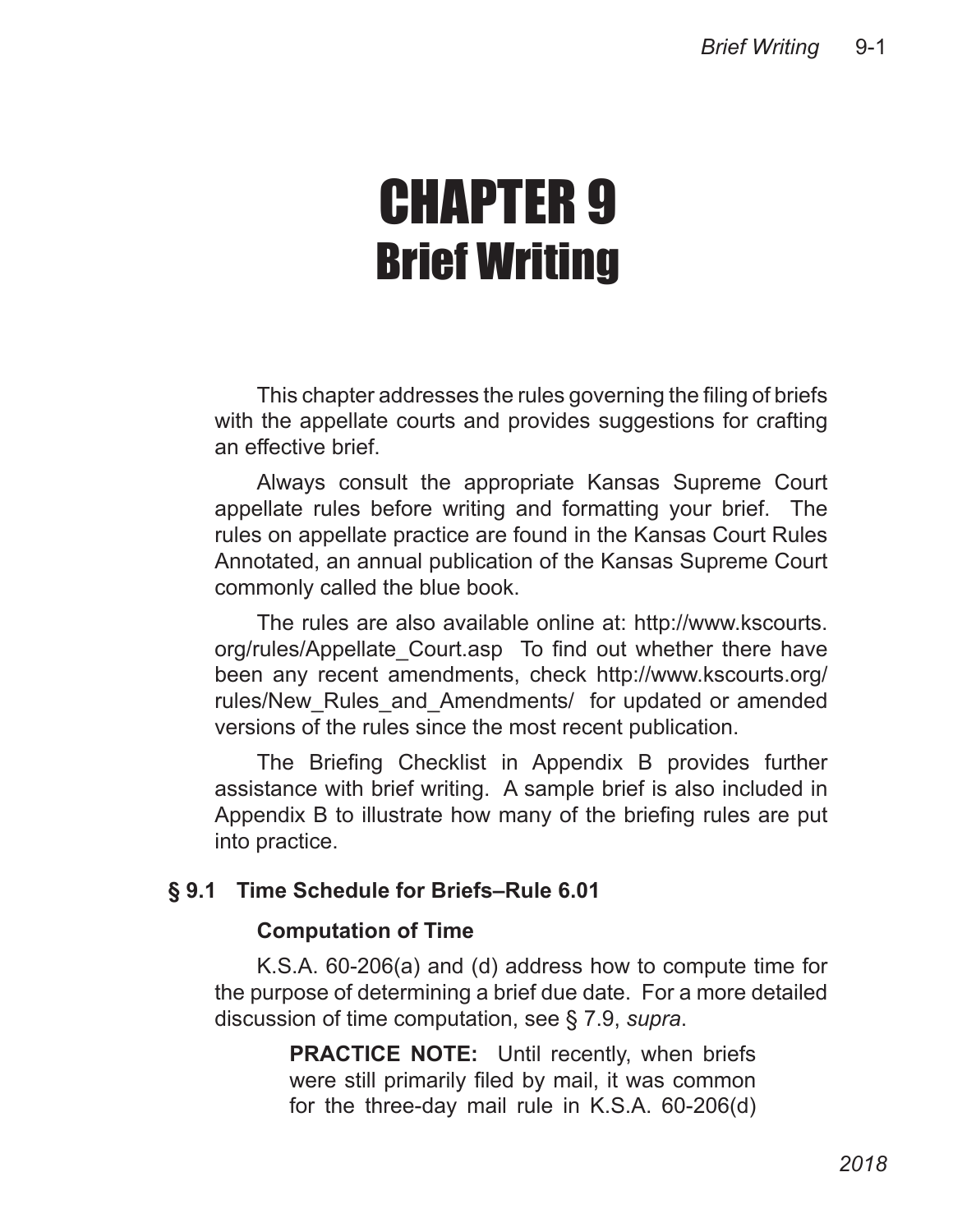to affect the calculation of a brief due date that was triggered by the service of a previous brief or pleading. As a practical matter, the three-day mail rule will no longer apply in most cases, because parties using the E-filing system will serve briefs by electronic means rather than by mail. If you have questions about how to calculate your brief due date, contact the clerk of the appellate courts.

# **Appellant's Brief**

If no transcripts were ordered, or if all transcripts ordered were filed with the clerk of the district court before docketing, an appellant's brief is due within 40 days of the date of docketing. Rule 6.01(b)(1)(A).

If a transcript was ordered but was not filed before docketing, then an appellant's brief is due within 30 days of service of the certificate of filing of the requested transcript. Rule 6.01(b)(1)(B).

If the record on appeal includes a statement of proceedings under Rule 3.04 or an agreed statement under Rule 3.05, an appellant's brief is due within 30 days after the filing of the statement with the district court. Rule 6.01(b)(1)(C).

> **PRACTICE NOTE:** Although the clerk's office will enter an initial brief due date in the Case Inquiry System on the www.kscourts.org website, that due date is primarily intended as a convenience to the clerk's office, and it will NOT result in a Notice of Electronic Filing (NEF) to the parties. Appellants must keep a close eye on the Case Inquiry System and track when transcripts are completed, because it is up to the appellant to know when the final transcript is filed and then, from that date, calculate the initial brief due date.

> However, if the court grants a motion for an extension of time, it will issue an order setting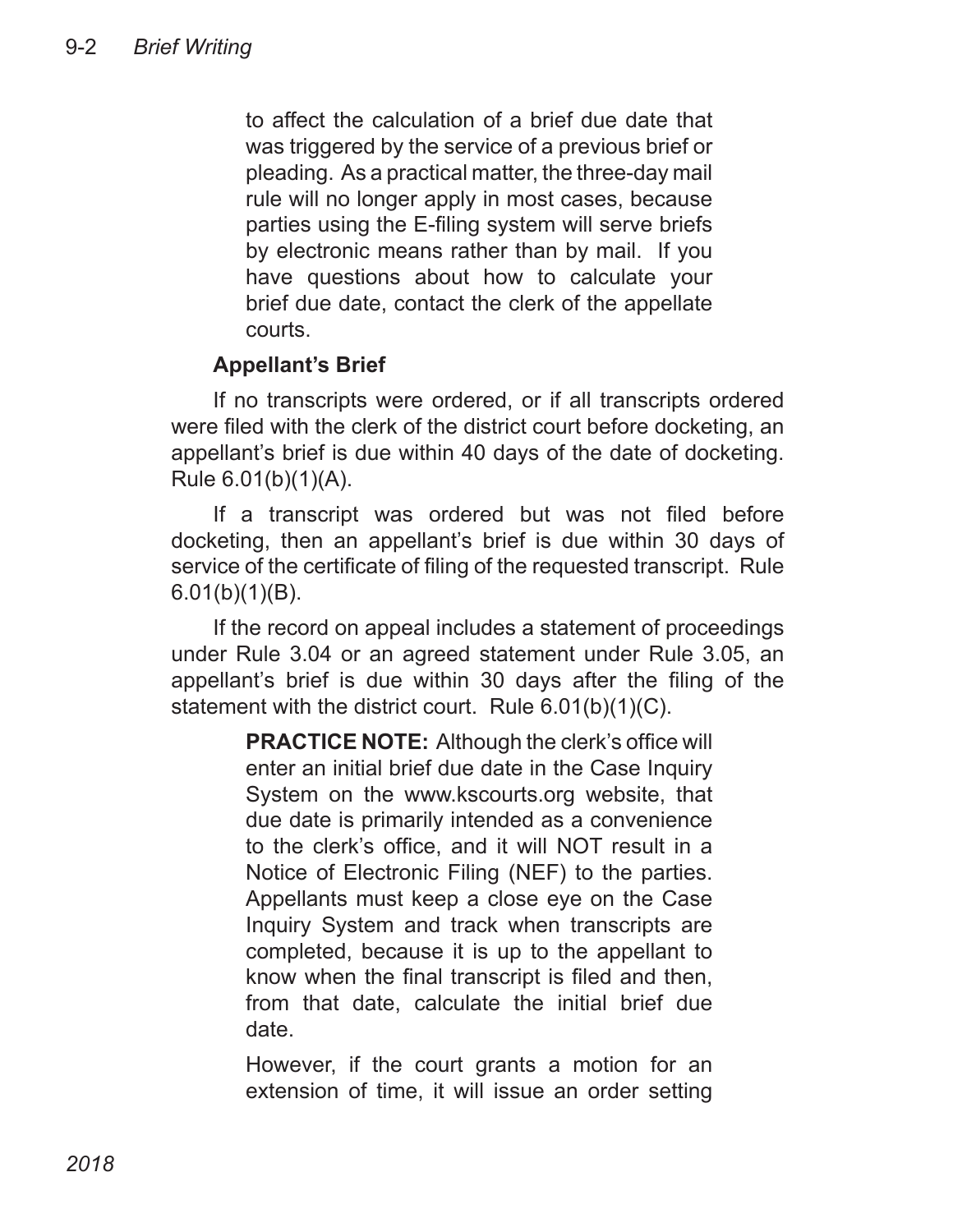the next brief due date and that order will be distributed to the parties by an NEF through the E-filing system.

#### **Appellee's Brief or Appellee/Cross-Appellant's Brief**

The brief of an appellee or an appellee/cross-appellant is due within 30 days after service of the appellant's brief. Rule  $6.01(b)(2)$ .

#### **Cross-Appellee's Brief**

The brief of a cross-appellee is due within 21 days after service of the cross-appellant's brief. Rule 6.01(b)(3).

#### **Appellee/Cross-Appellee's Brief**

The brief of an appellee/cross-appellee is due within 21 days after service of the appellee/cross-appellant's brief. Rule  $6.01(b)(4)$ .

#### **Reply Brief**

A reply brief is due within 14 days after service of the brief to which the reply is made. Rule 6.01(b)(5).

Rule 6.05 explains when a reply brief may be submitted and what a reply brief must contain.

> **PRACTICE NOTE:** A reply brief that is combined with a cross-appellee brief would be due 21 days after service of the appellee/cross-appellant's brief.

#### **Extensions of Time**

K.S.A. 60-206(b) controls when the court may extend the time to file a brief. See also Rule 5.02 and § 7.31, *supra*. Motions for extension of time to file a brief must be filed before the original deadline to act has expired and state: the present due date, the number of extensions previously requested, the amount of additional time needed, and the reason for the request. Rule 5.02(a).

> **PRACTICE NOTE:** Generally, after three extensions of time (totaling no more than 30 days each) have been granted, the court will issue a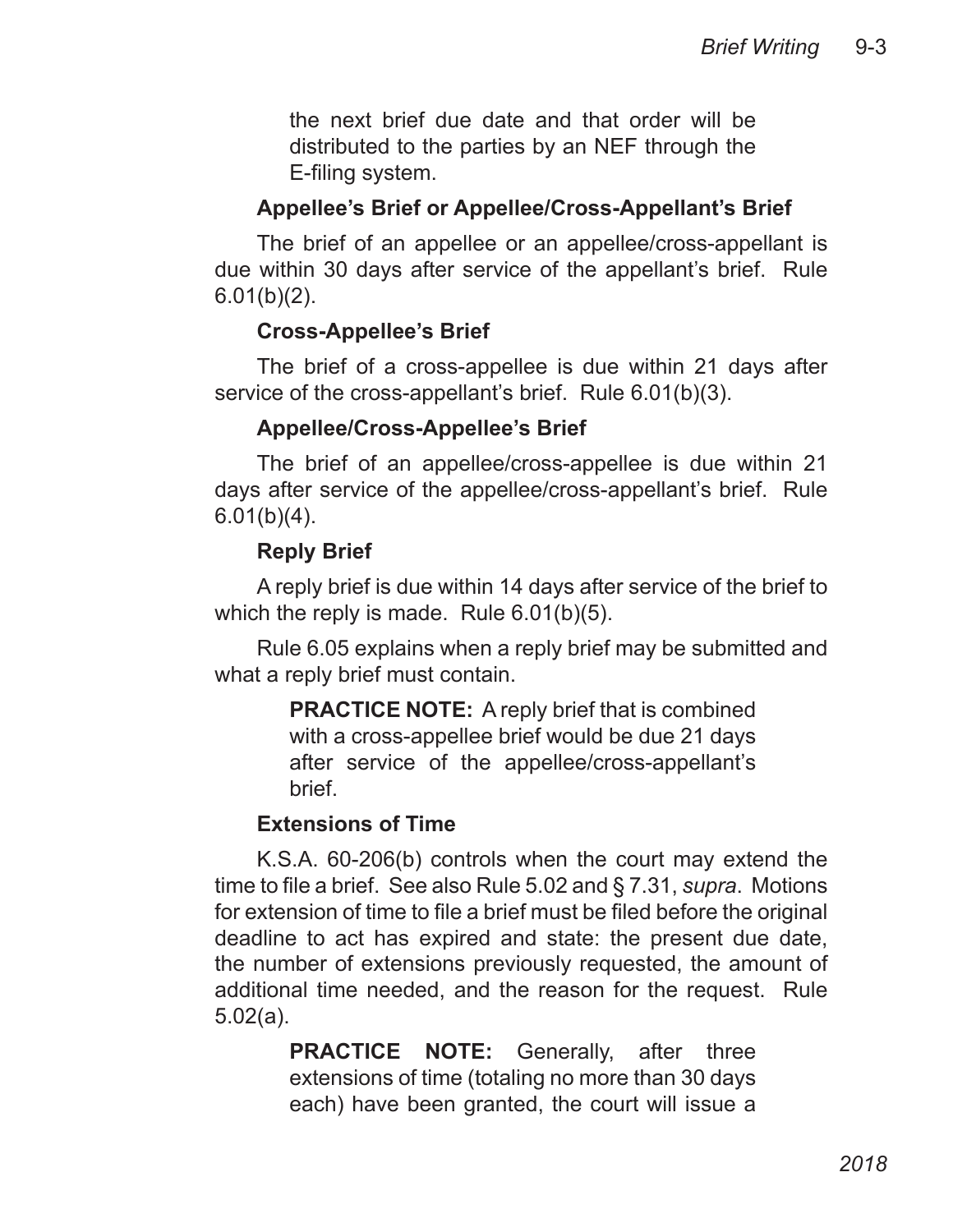warning that no additional extensions of time will be granted absent "exceptional circumstances." Extensions of time are not limitless, so plan accordingly.

# **§ 9.2 Content of Appellant's Brief–Rule 6.02**

# **Required Elements of the Brief**

An appellant's brief *must* contain:

- **A TABLE OF CONTENTS** that includes page references to each division and subdivision in the brief and the authorities relied upon. Rule 6.02(a)(1).
- **A brief STATEMENT OF THE NATURE OF THE CASE** which should detail the nature of the judgment or order from which the appeal is taken. Rule 6.02(a)(2).
- A brief **STATEMENT OF THE ISSUES** to be decided on appeal. Rule 6.02(a)(3).

**PRACTICE NOTE:** Rule 6.02(a)(3) specifies that the statement of the issues must be brief and without elaboration. Some practitioners prefer a longer, more detailed issue statement, but that approach may not comply with Rule 6.02(a)(3).

- A concise but complete **STATEMENT OF THE FACTS** that are material to deciding the issues must be presented without argument. They must be keyed to the record on appeal by volume and page number. Rule 6.02(a)(4).
- For example, a pleading found in Record Volume I on page 23 could be cited as: (R. I, 23). The citation should be to the specific page or limited number of pages where the particular fact may be found.
- The court may presume that any factual statement ▪made without such a reference has no support in the record on appeal. Rule 6.02(a)(4). See *Friedman v.*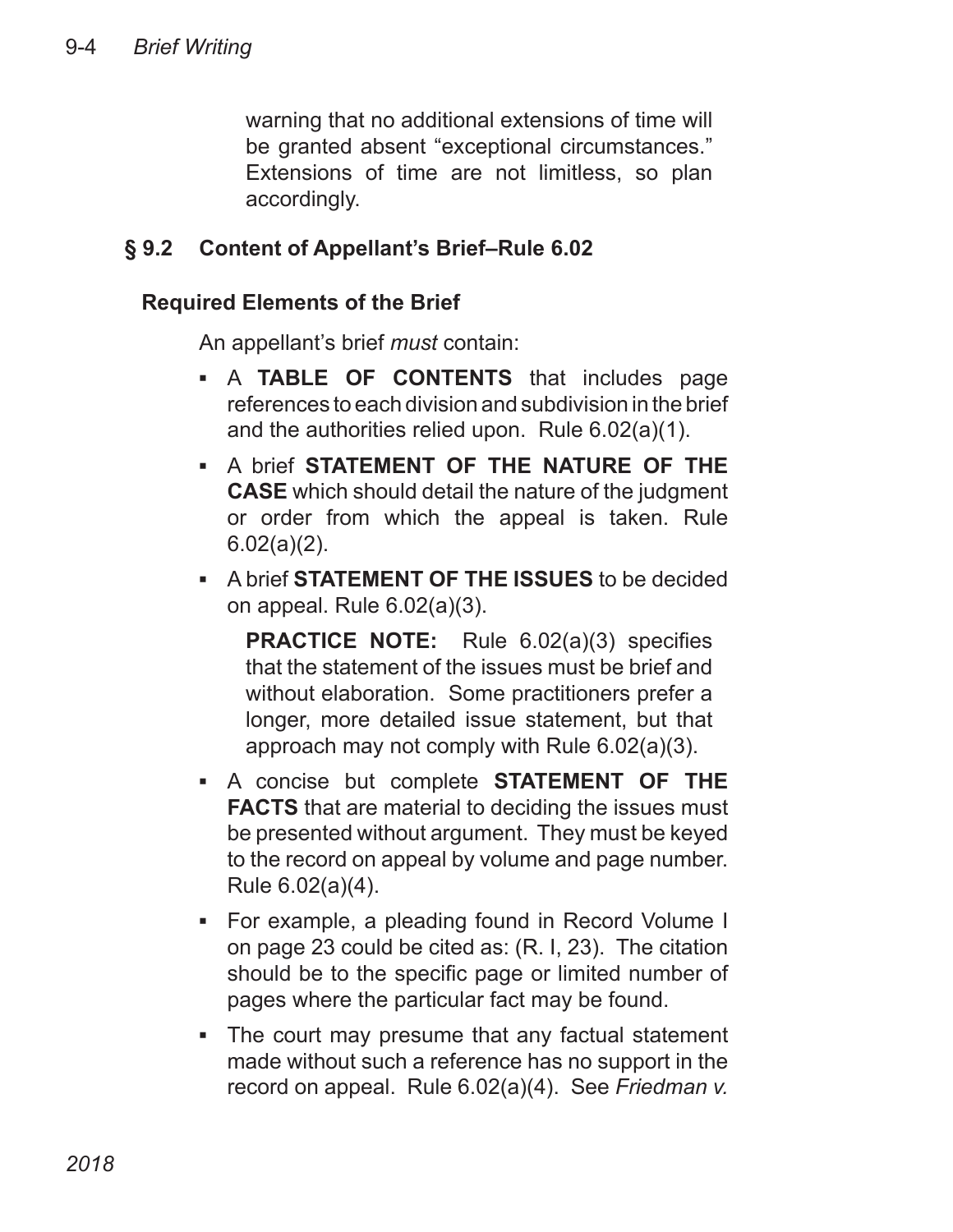*Kansas State Bd. of Healing Arts*, 296 Kan. 636, ¶ 3, 294 P.3d 287 (2013).

• Occasionally, a record on appeal will include both electronic and non-electronic, physical exhibits or documents. When citing to a non-electronic record document, it is helpful to the court to point out that the particular exhibit or document is a non-electronic document.

**PRACTICE NOTE:** Under Rule 3.02, the clerk of the district court furnishes a copy of the table of contents of the record on appeal to each party. That table of contents shows the volume and page number of each document in the record; all parties should cite to it. Contact the district court clerk if you are writing a brief and have not received a copy of the table of contents.

The facts section of the brief must include *all* of the material facts and *only* the material facts. Avoid statements such as, "Further facts will be developed as necessary." Avoid referring to issues that will not be raised on appeal. For instance, if the brief does not argue that the district court erred in denying a motion to suppress, including facts about the motion and the hearing on the motion in the statement of facts serves only as a distraction. To avoid including unnecessary or extraneous facts in a brief, try writing the argument section first and the facts section next. Doing so helps the writer pinpoint which facts are important.

Finally, a party should include – but can minimize – negative critical facts. Rambo and Pflaum, *Legal Writing by Design* § 21.6, p. 371 (2001). Do not, however, attempt to "hide the ball" on bad facts. It adds to the credibility of an appellate practitioner to admit when facts may not be entirely favorable. Furthermore, the court will have to deal with those bad facts anyway if they are important to the issues.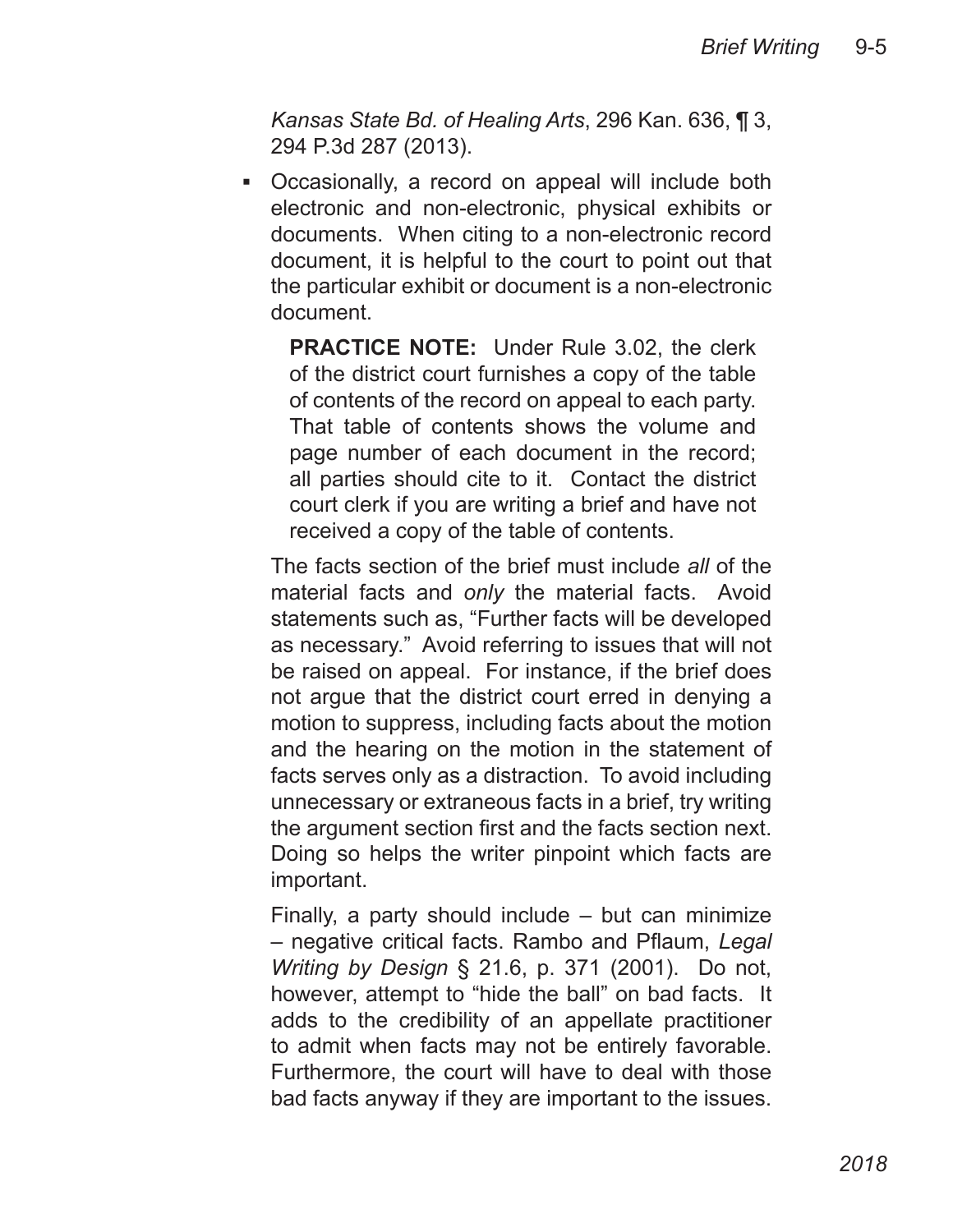The brief must include an **ARGUMENTS AND**  ▪**AUTHORITIES** section, indicating what case law, statutes and other authorities the party relies on, separated by issue. Within that section, each issue *must begin* with a citation to the appropriate **Standard of Review**. Also each issue *must begin* with a **Preservation** section with a pinpoint reference to the location in the record on appeal where the issue was raised and ruled on or, if the issue was not raised below, an explanation why the issue is properly before the court. Rule 6.02(a)(5).

Generally, issues not raised before the district court cannot be raised for the first time on appeal. *State v. Ortega-Cadelan*, 287 Kan. 157, 159, 194 P.3d 1195 (2008). Exceptions may be granted if: (1) the newly asserted theory involves only a question of law arising on proved or admitted facts and is finally determinative of the case; (2) consideration of the theory is necessary to serve the ends of justice or to prevent denial of fundamental rights; or (3) the district court's judgment may be upheld on appeal despite its reliance on the wrong ground. *State v. Foster*, 290 Kan. 696, 702, 233 P.3d 265 (2010). Before the Court can address the issue for the first time on appeal, the appellant must explicitly identify *which* of these exceptions applies *and provide a detailed explanation why* it is applicable. *State v. J.D.H.*, 48 Kan. App. 2d 454, 459, 294 P.3d 343 (2013).

**PRACTICE NOTE:** When it comes to authorities included in your brief, choose quality over quantity. String cites are almost always unnecessary. Berry, *Effective Appellate Advocacy: Brief Writing and Oral Argument*, p. 122 (4th ed. 2009).

Also remember that, separate from the appellate briefing rules, an attorney has an ethical duty under Kansas Rule of Professional Conduct 3.3(a)(2) to provide the court with adverse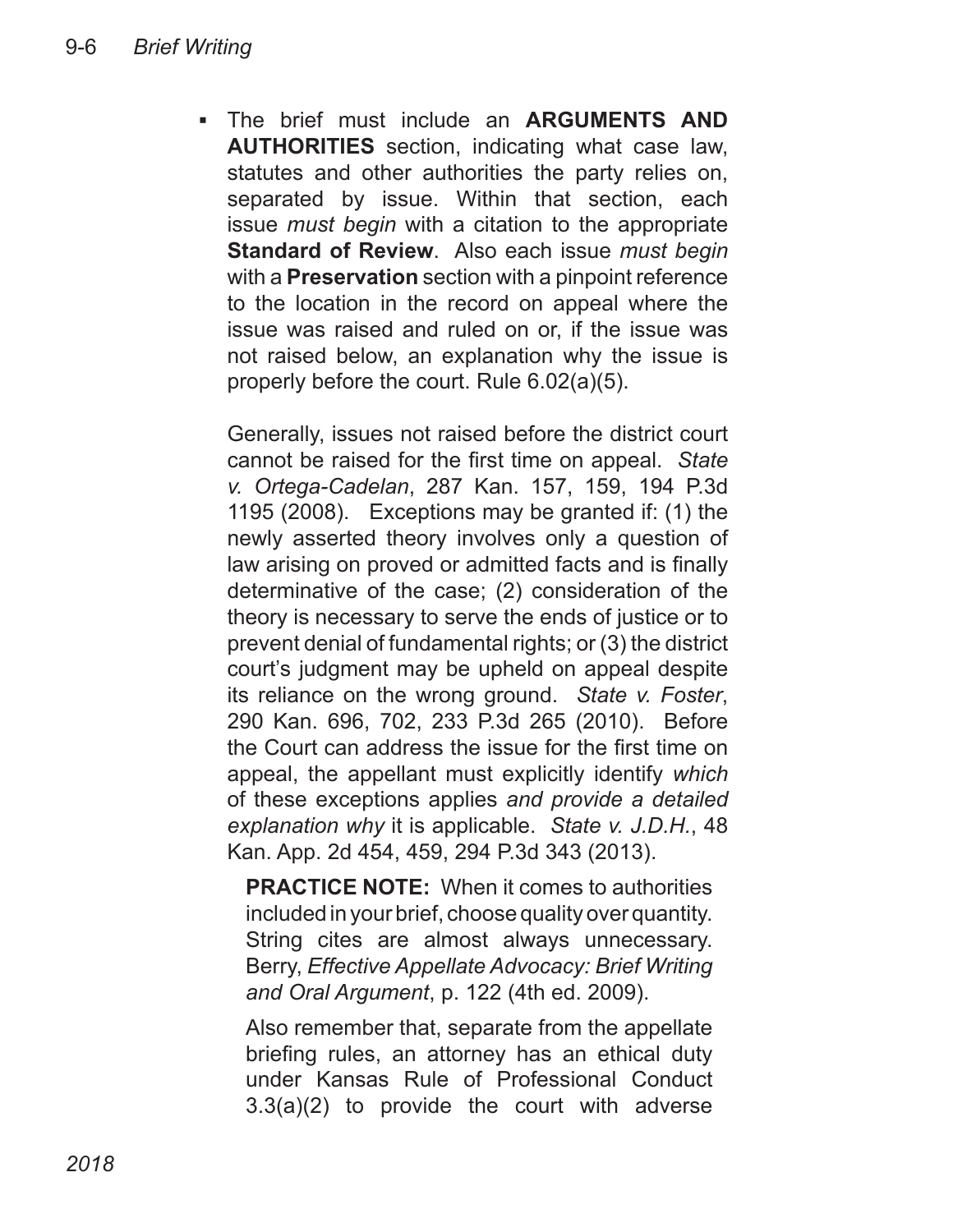controlling authority not otherwise disclosed by an opposing party.

## **Optional Elements of the Brief**

An appellant's brief *may* contain:

**-** An **APPENDIX** – without comment – consisting of limited extracts from the record on appeal that are critical to the issues to be decided. The appendix is for the court's convenience and is not a substitute for the record itself. It is inappropriate to attach as an appendix any item that is not a part of the record on appeal. See *Haddock v. State*, 282 Kan. 475, Syl. ¶ 21, 146 P.3d 187 (2006) ("An appendix to an appellate brief is not a substitute for the record on appeal, and material so attached will not be considered by this court.") The brief may make reference to the appendix, but must also include the required reference to the volume and page number of the record on appeal. Rule 6.02(b).

**PRACTICE NOTE:** A party may cite to an unpublished case in a brief as non-controlling, but persuasive authority. Rule 7.04(g)(2)(B). However, if cited in the brief, a copy of the unpublished opinion must be attached to the brief as either a separate attachment or as part of the appendix. Rule 7.04(g)(2)(C).

# **§ 9.3 Content of Appellee's Brief–Rule 6.03**

## **Required Elements of the Brief**

An appellee's brief *must* contain:

- **A TABLE OF CONTENTS** that includes page references to each division and subdivision and the authorities relied upon. Rule 6.03(a)(1).
- **A** statement either concurring in the appellant's **STATEMENT OF THE ISSUES** involved or stating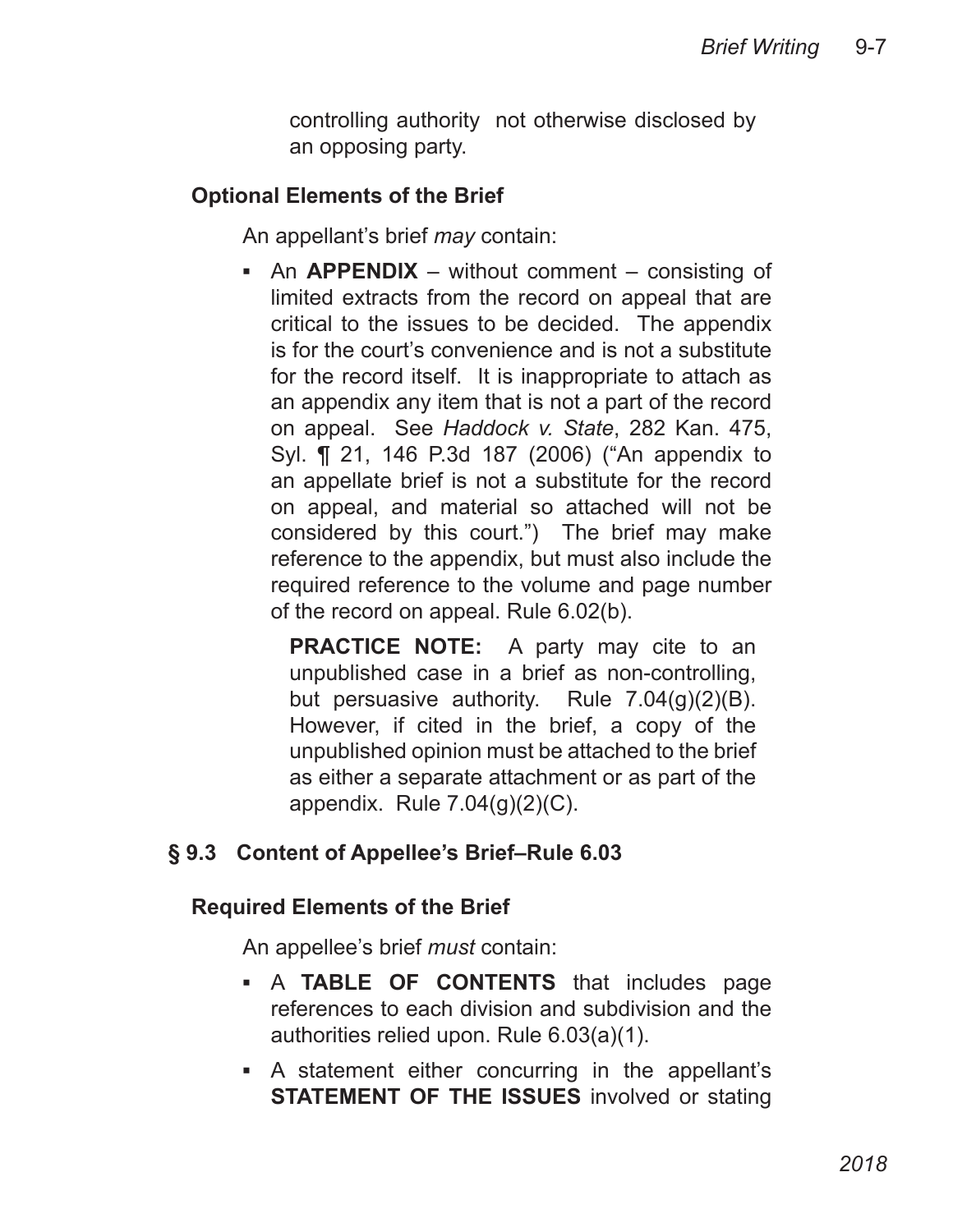the issues the appellee considers necessary to disposition of the appeal. Rule 6.03(a)(2).

**PRACTICE NOTE:** Rather than automatically ceding the framing of issues to your opponent, consider whether the issues can be reframed from your client's point of view.

- **A STATEMENT OF FACTS, without argument, or a** statement concurring with the appellant's statement of facts, including corrections or additions if necessary. The facts must be keyed to the record on appeal by volume and page number. The court may presume that any factual statement made without such a reference has no support in the record on appeal. Rule 6.02(a)(4); Rule 6.03(a)(3).
- **The ARGUMENTS AND AUTHORITIES** relied on, separated by issue if applicable. Each issue *must begin* with a citation to the appropriate **Standard of Review**. The Appellee must either explicitly concur with the appellant's suggested standard of review or cite authority to the contrary. Rule 6.03(a)(4).

If the appellee is also a cross-appellant, the brief must also contain:

A separate section for the **CROSS-APPEAL**, ▪ including content similar to the content required for an appellant's brief under Rule 6.02. This section should avoid duplicating statements, arguments, or authorities contained elsewhere in appellee's brief. To avoid such duplication, the appellee may make references to the appropriate portions of its brief. Rule 6.03(a)(5).

# **Optional Elements of the Brief**

An appellee's brief *may* contain:

**-** An **APPENDIX** – without comment – consisting of limited extracts from the record on appeal that are critical to the issues to be decided. The appendix is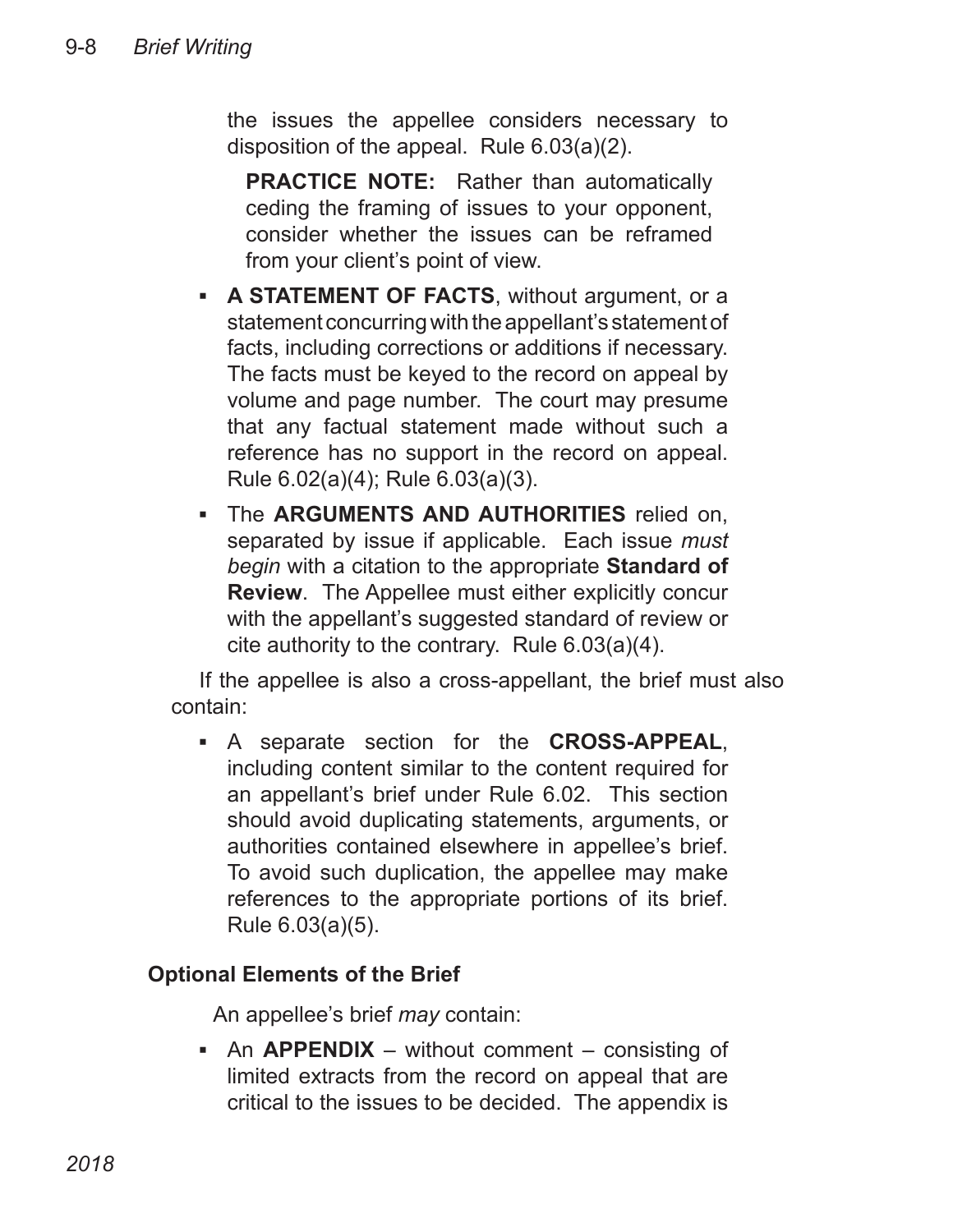for the court's convenience and is not a substitute for the record itself. It is inappropriate to attach as an appendix any item that is not a part of the record on appeal. The brief may make reference to the appendix but must also include the required reference to the volume and page number of the record on appeal. Rule 6.02(b); Rule 6.03(b).

**PRACTICE NOTE:** Just like an appellant, an appellee may cite to an unpublished case as non-controlling, but persuasive authority. Rule 7.04(g)(2)(B). A copy of the unpublished opinion must be attached to the brief as either a separate attachment or as part of the appendix. Rule  $7.04(q)(2)(C)$ .

## **§ 9.4 Content of Cross-Appellee's Brief–Rule 6.04**

A cross-appellee's brief *must* contain:

**BETA:** Material similar to the content required for an appellee's brief under Rule 6.03. The brief should avoid duplicating statements, arguments, or authorities contained in the brief of the appellant or cross-appellant. To avoid such duplication, the crossappellee may make references to the appropriate portions of the opposing brief. Rule 6.04.

## **§ 9.5 Reply Brief–Rule 6.05**

Rule 6.05 allows a reply brief to be filed *only when necessary because of new material* contained in the brief of the appellee or the cross-appellee.

A reply brief *must* include a specific reference to the new material being rebutted and be combined with the crossappellee's brief in a separate section if filed by a cross-appellee. Rule 6.05.

A reply brief *may not* include any statements, arguments, or authorities already included in a preceding brief, except by reference. Rule 6.05.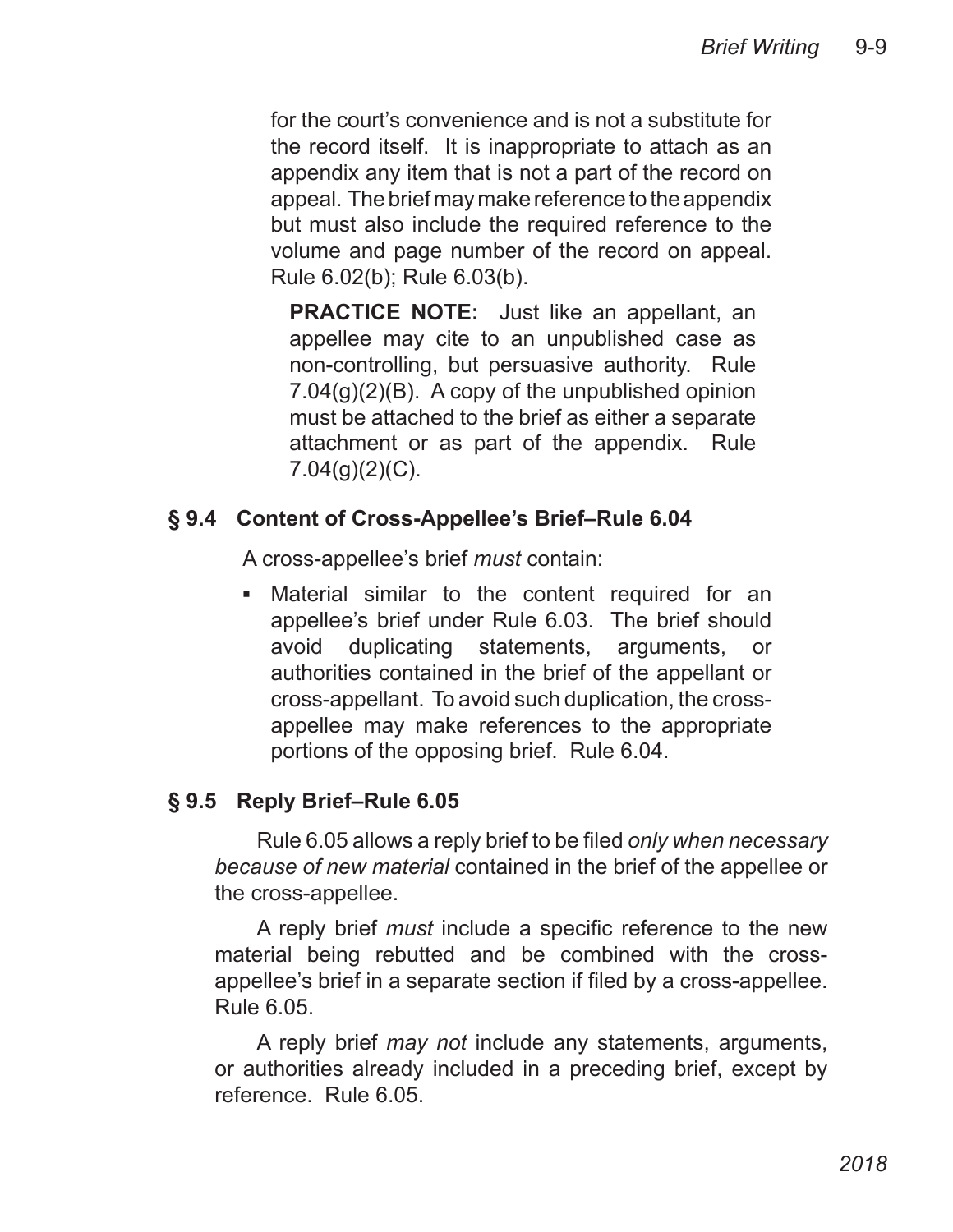**PRACTICE NOTE:** The party filing the reply brief may not use the reply brief to raise additional issues. *State v. McCullough*, 293 Kan. 970, 984- 85, 270 P. 3d 1142 (2012).

A reply brief is not usually the appropriate avenue for submitting new or additional case law to the court. Instead, consider filing a letter notifying the court of additional authority under Rule 6.09. But beware that letters of additional authority under Rule 6.09 have shorter time and word limits than reply briefs. See also § 9.9.

## **§ 9.6 Brief of** *Amicus Curiae***–Rule 6.06**

A brief of an *amicus curiae* (friend of the court) may only be filed when an application to file the brief has been served on all parties and filed with the clerk of the appellate courts *and* the appellate court enters an order granting that application. Rule 6.06(a).

> **PRACTICE NOTE:** The application to file an *amicus* brief should state substantial reasons supporting the request and be filed as early in the appellate process as possible.

The brief must be filed at least 30 days before oral argument and served on all parties. Rule 6.06(b). A party may respond to the brief within 21 days of the filing of the brief. Rule 6.06(c).

An *amicus curiae* is not entitled to oral argument. Rule 6.06(d).

## **§ 9.7 Format for Briefs--Rule 6.07**

A brief that does not conform substantially with the provisions of Rule 6.07 will not be accepted for filing. Rule 6.07(f). See Appendix B for a sample brief.

> **PRACTICE NOTE:** Due to the implementation of the E-filing system, the Kansas Supreme Court has recently substantially changed Rule 6.07 regarding the formatting of briefs. All practitioners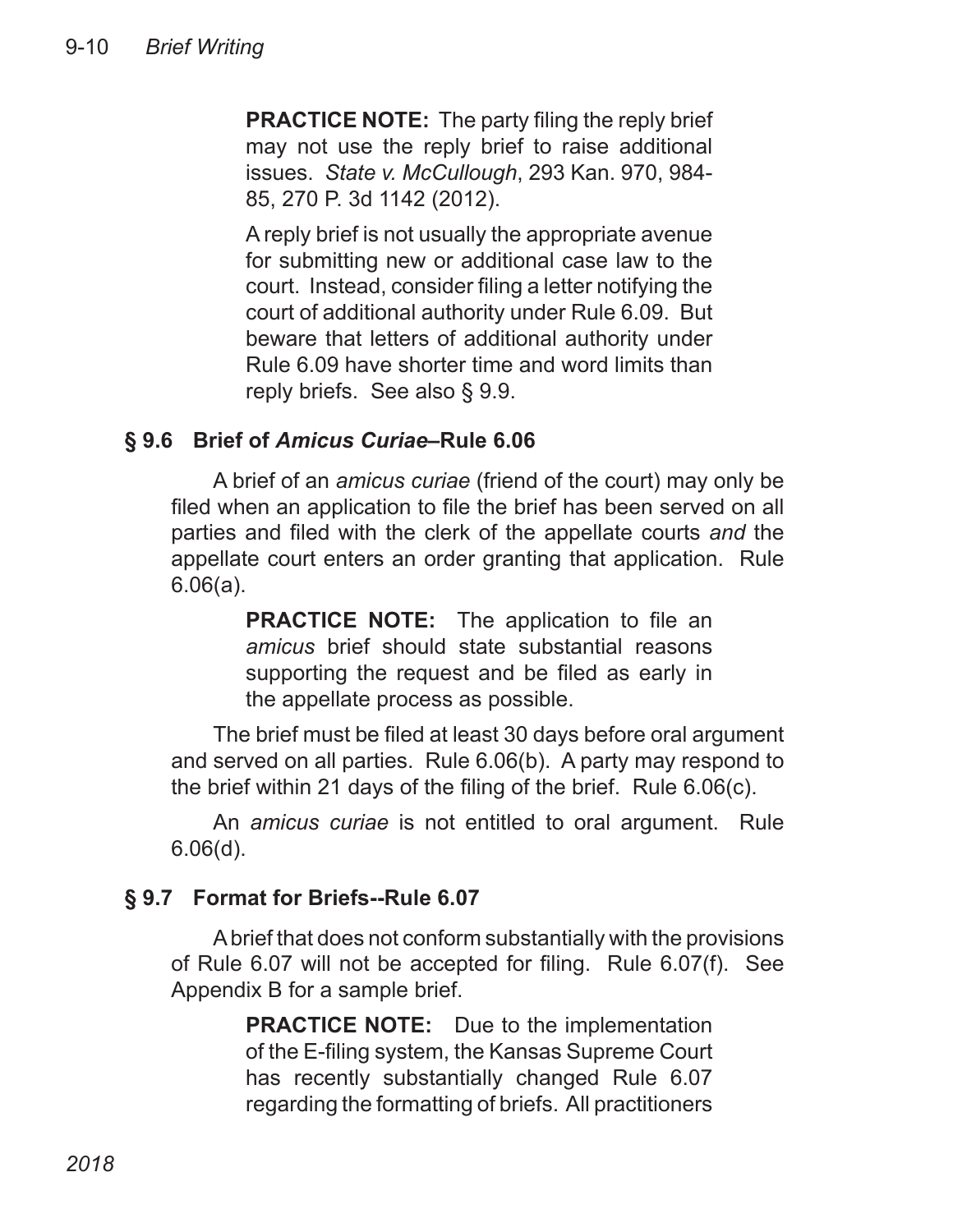should review these changes to avoid rejection of a brief.

• Text, Footnotes, and Reproduction

Text: The text of a brief must be printed in a conventional style font but that font must comply with these measurements: no smaller than 12 point font with no more than 12 characters per inch.

**PRACTICE NOTES:** The font rule is deceptively simple, but is more complicated in practice. For example, the typical legal font among many practitioners is Times New Roman 12 point. But Times New Roman 12 point does not comply with the Court's font rule under Rule 6.07(a)(1).

Rule 6.07(a)(1) contains a list of suggested (but not required) fonts. Those include: 13 point in Times New Roman, Book Antigua, Century Schoolbook, and Palatino Linotype. Other fonts may also meet the font rule in 6.07(a)(1), but if a practitioner is unsure, double check with the appellate court clerk.

A practitioner should spend time contemplating font choices. Particularly in light of the increased use of electronic briefing, serif fonts may not appear as readable on electronic devices as sans serif fonts. As a result, a move away from serif fonts, including the strangely beloved ancient legal standby of Times New Roman, is probably overdue. "Times New Roman is not a font choice so much as the absence of a font choice, like the blackness of deep space is not a color. To look at Times New Roman is to gaze into the void." Butterick, *Typography for Lawyers*, pg. 110 (2013).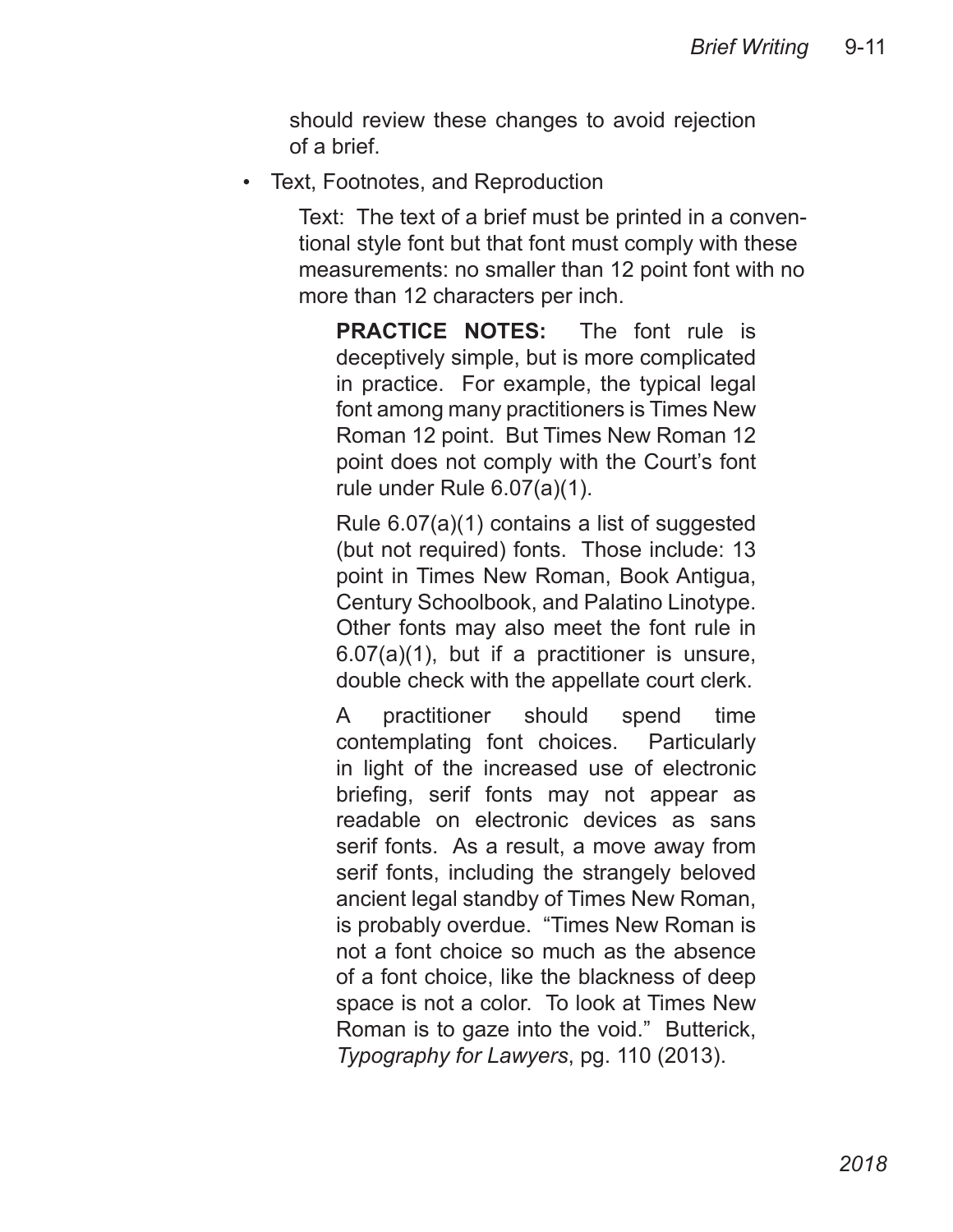Text, excluding pagination, must not exceed 6.5 inches by 9 inches. Rule 6.07(a)(1). All text must be doublespaced, except block quotations and footnotes which may be single spaced. Rule 6.07(a)(1).

Footnotes: Footnotes are generally discouraged. However, if a footnote is absolutely necessary, it must commence on the same page as the text to which it relates. Rule 6.07(a)(2).

**PRACTICE NOTE:** Footnotes should be avoided. This is particularly true as the parties and the courts move towards reading briefs electronically. When a brief is viewed electronically, it is rare for full pages of text to be viewed in their entirety. As a result, footnotes can be lost in the dead space at the bottom of the page just outside of the view of the reader.

Reproduction: A brief may be reproduced by any process that yields a clear black image on white paper. The paper must be opaque and unglazed. Only one side of the paper may be used. Rule 6.07(a)(3).

**PRACTICE NOTE:** When preparing briefs in PDF form for E-filing, keep in mind that manual scanning will result in a larger electronic file than converting directly from Word to a PDF.

Brief Cover, Color, and Content •

The cover of any brief must be white. Rule 6.07(b)(1).

The cover of the brief must include:

- The appellate court docket number. Rule  $6.07(b)(2)(A)$ .
- The phrase "IN THE COURT OF APPEALS OF THE STATE OF KANSAS" or "IN THE SUPREME COURT OF THE STATE OF KANSAS," as appropriate. Rule 6.07(b)(2)(B).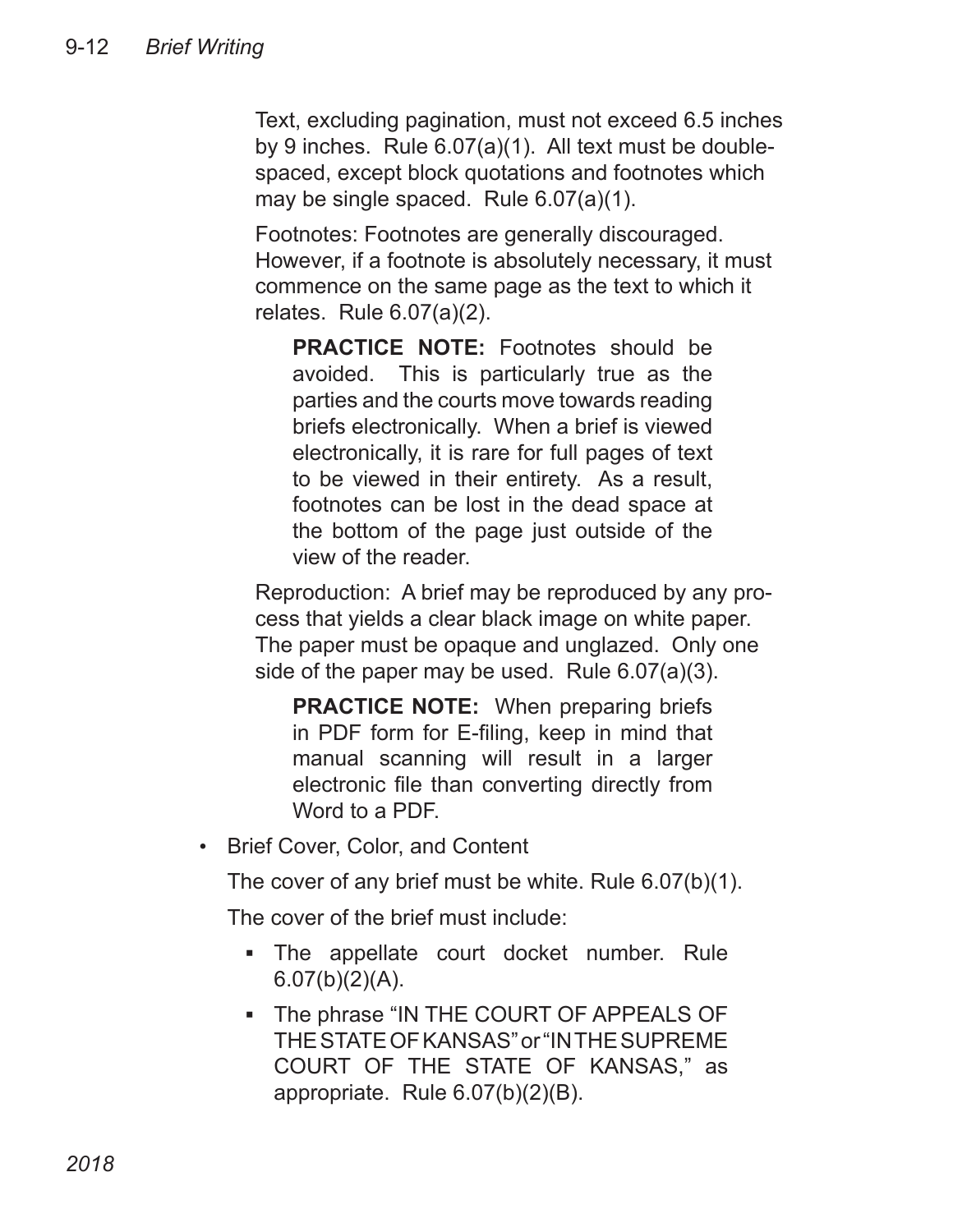- The caption of the case as it appeared in the district court, except that a party must be identified not only as a plaintiff or defendant but also as an appellant or appellee. Rule  $6.07(b)(2)(C)$ . ▪
- The title of the document, *e.g.*, "Brief of Appellant" or "Brief of Appellee," etc. Rule 6.07(b)(2)(D).
- The words "Appeal from the District Court of County, Honorable Judge, District Court Case No. \_\_\_." Rule  $6.07(b)(2)(E)$ .
- The name, address, telephone number, fax number, e-mail address, and attorney registration number of *one* attorney for each party on whose behalf the brief is submitted. An attorney may be shown as being of a named firm. Additional attorneys joining in the brief *must not be shown* on the cover but may be added at the conclusion of the brief. Rule 6.07(b)(2)(F).
- The words "oral argument" on the lower right portion of the brief cover, followed by the desired amount of time if additional time for oral argument is requested in the Supreme Court under Rule 7.01(e) or in the Court of Appeals under Rule 7.02(f). Rule 6.07(b)(2)(G). ▪
- **If the brief includes an issue that contests or** calls into doubt the validity of any Kansas statute or constitutional provision on the grounds that the law violates the state constitution, federal constitution, or any provision of federal law, the brief *must* be served on the attorney general along with a notice stating that the attorney general is being served under K.S.A. 75-764. See § 12.31, *infra*. Rule 11.01(a). The brief itself *must* also include these specific words, **in bold**, 12 point font, under the case caption on the first page: "Served on the attorney general as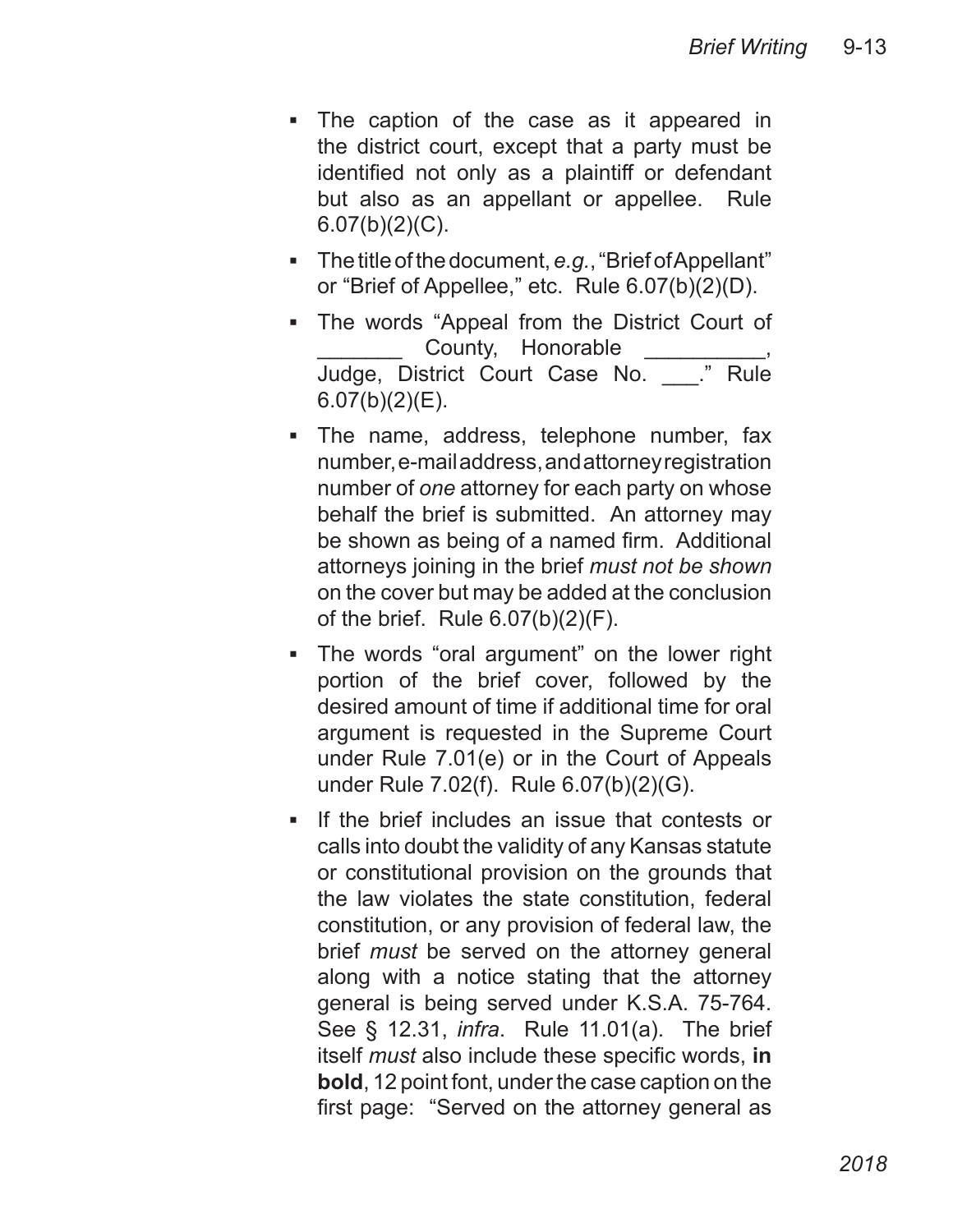required by K.S.A. 75-764." See Rule 11.01(b); K.S.A. 75-764.

- Page Limits: The brief must not exceed the following page limits (excluding the cover, table of contents, appendix, and certificate of service, unless the court orders otherwise):
	- Brief of an appellant 50 pages.
	- Brief of an appellee 50 pages.
	- **Brief of an appellee and cross-appellant 60** pages.
	- **Brief of an appellee and cross-appellee 60** pages.
	- Brief of a cross-appellee 25 pages.
	- Reply brief 15 pages.
	- **Example 15 Field Field Proce 15 Field Proce 7 Field Proce 7 Field Proce 7 Field Proce 7 Field Proce 7 Field Proce 7 Field Proce 7 Field Proce 7 Field Proce 7 Field Proce 7 Field Proce 7 Field Proce 7 Field Proce 7 Field P** 6.07(d).

A motion to exceed these page limits must be submitted *before* submission of the brief and must include a specific total page request. The court may rule on the motion without waiting for a response from any other party. Rule 6.07(d).

The appellate court hearing a matter may order briefs to be abbreviated in content or format. Rule 6.07(e).

> **PRACTICE NOTE:** Cheating on font size and spacing in order to comply with the page limits "'tells the judges that the lawyer is the type of sleazeball who is willing to cheat on a small procedural rule and therefore probably will lie about the record or forget to cite controlling authority.'" Rambo and Pflaum, *Legal Writing by Design* § 20.3, p. 344 (2001) (quoting Judge Alex Kozinski, *The Wrong Stuff*, 1992 B.Y.U. L. Rev. 325 at 327).

> Although many word processing programs include a variety of helpful tools when creating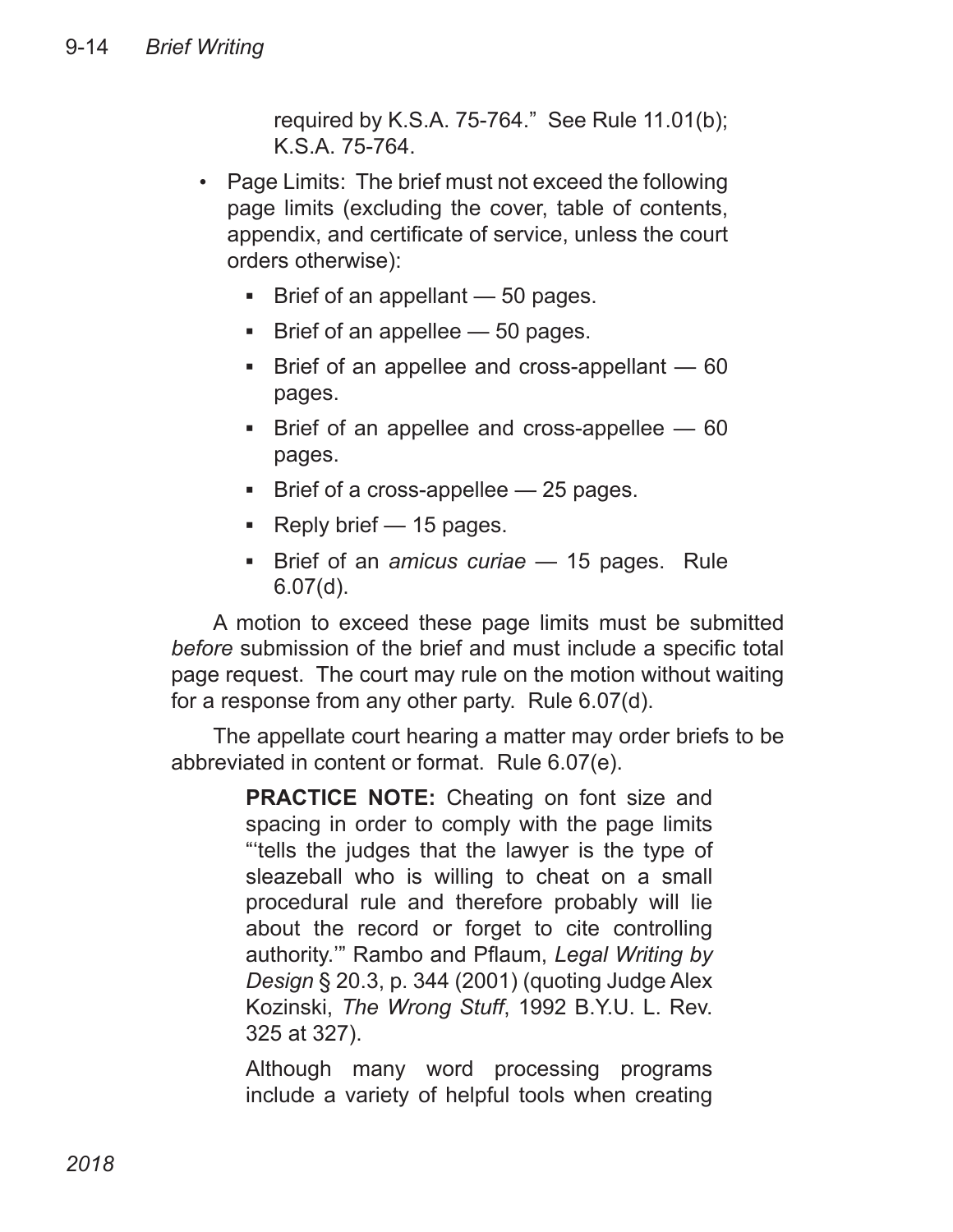electronic briefs, at the time of the publication of this handbook, the appellate E-filing system does not allow many of those features to maintain their integrity once the brief is filed. For example, items such as embedded hyperlinks within the brief text are automatically disabled and will not be seen or used by the court.

Accordingly, when including a link to an online source, make sure to include the entire written link so that the judge can manually search for the source in a separate browser.

Specific questions regarding the courts' ability to accept and utilize enriched briefs should be directed to the appellate clerk's office.

# **§ 9.8 Reference within Brief–Rule 6.08**

Unless the context particularly requires a distinction between parties as appellant or appellee, refer to the parties in the body of a brief by their status in the district court, *e.g.*, plaintiff, defendant, etc., or by name. Rule 6.08.

References to certain persons such as children, victims of sex crimes, and jurors are subject to special rules. See Rule 7.043.

> **PRACTICE NOTE:** Referring to a client by name can help humanize him or her. But be consistent. It is acceptable to refer to a party by full name the first time and by either first or last name thereafter, but do not switch back and forth.

Citation of a court decision must be by the official citation followed by any generally recognized reporter system citation. Rule 6.08.

> **PRACTICE NOTE:** Include a pin cite to a specific page or pages of an opinion. Rule 7.04(g) allows the citation of unpublished opinions in specific circumstances, but requires attachment of a printed copy of the opinion.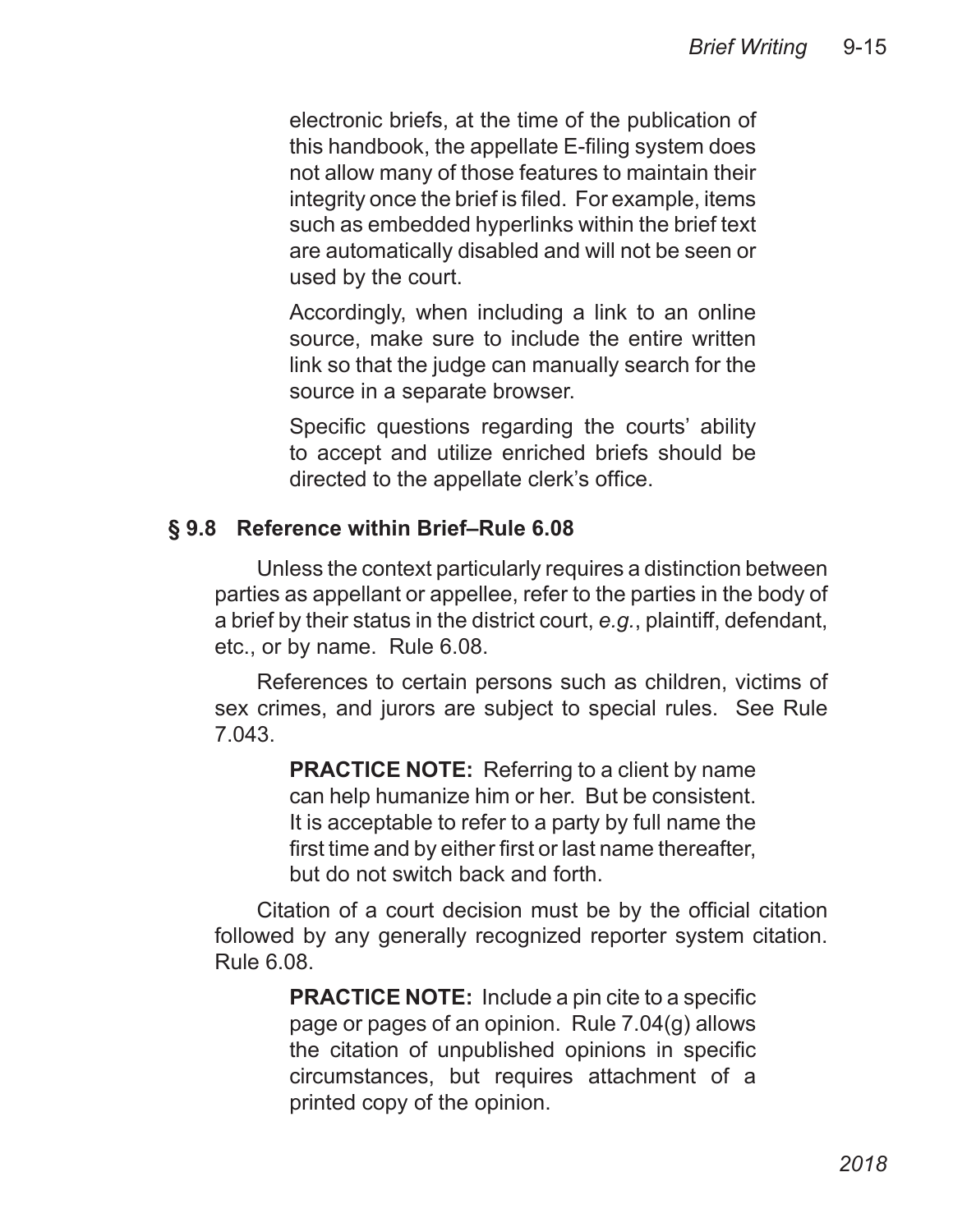## **§ 9.9 Service of Brief**

A party agrees to service by electronic means under K.S.A. 60-205(b)(2)(F) when an attorney who is registered as an Efiling user has entered their appearance on behalf of the party. Transmission of the "Notice of Electronic Filing" (NEF) to a registered attorney appearing as a case participant on behalf of a party is an acceptable form of service by electronic means. Rule 1.11(b).

The party filing the brief must include a certificate of service on the last page of the brief. Rule 1.11(c). The certificate of service must include the manner in which service is made, must comply with the signature requirements in Rule 1.12, and must include a date of service. Rule 1.11(c) and (d).

When a brief contests or calls into doubt the validity of any Kansas statute or constitutional provision on grounds that the law violates the state constitution, federal constitution, or any provision of federal law, the party filing the brief *must* serve a copy of the brief, along with a separate notice under Rule 11.01(c), on the attorney general under K.S.A. 75-764. Rule 11.01(a).

> **PRACTICE NOTE:** Even with E-filing, a party may serve its brief on the opposing party by whatever means is preferred; *i.e.*, by fax, e-mail, mail through the U.S. Postal Service, or other delivery service such as FedEx or UPS. The certificate of service must state how the opposing party was served and the date upon which service was made. If electronic service is relied upon through the Notice of Electronic Filing, that should be explicitly noted in the certificate of service.

# **§ 9.10 Notification Letter of Additional Authority Under Rule 6.09**

A party may advise the court by letter of additional persuasive or controlling authority that has come to the party's attention since filing its brief. See § 12.33, *infra*. The party must file the letter at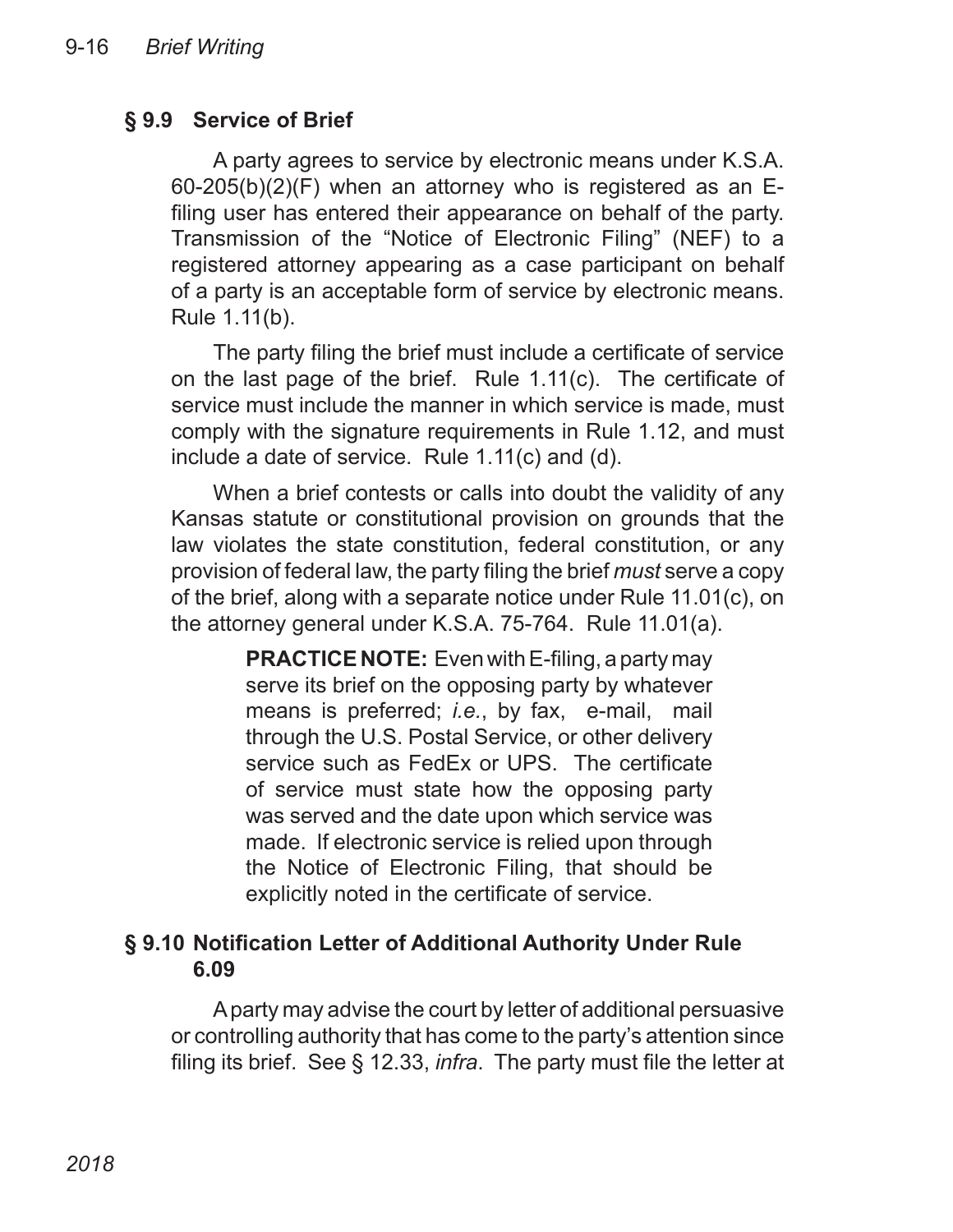least 14 days before oral argument or before the first day of the docket on which a no-argument case is set. Rule 6.09(a)(1).

If the authority is published or filed less than 14 days before oral argument or less than 14 days before the first day of the docket on which a no-argument case is set, the party may promptly advise the court, by letter, of the citation. Rule 6.09(a)(1).

If the authority was published or filed after oral argument or after the first day of the docket on which a no-argument case was set, a party may advise the court by letter of the citation before the court's decision. Rule 6.09(a)(2).

The letter must not exceed 350 words. The letter may not be split into multiple filings to avoid the word limitation. The letter *must* contain a reference to the page(s) of the brief the letter supplements *or* a point argued orally to which the citation pertains. The letter *may* contain a brief statement concerning application of the citation. Rule 6.09(b).

The party filing the letter must serve all adverse parties united in interest with a copy. The letter, with proof of service, must be filed with the clerk of the appellate courts. Rule 6.09(c).

A party may respond to a letter notifying the court of additional authority. The party must file the response with the clerk of the appellate courts within 7 days after service of the letter; limit the response to the reference, brief statement, and 350-word limit under Rule 6.09(b); *and* serve the response on all adverse parties united in interest under Rule 6.09(c). Rule 6.09(d).

## **§ 9.11 Some Tips for Crafting an Effective Brief**

#### **Selecting and Organizing Issues:**

Include only the issues most likely to succeed; "[w]eak points dilute strong ones." Berry, *Effective Appellate Advocacy: Brief Writing and Oral Argument*, p. 85 (4th ed. 2009).

Organize the issues in a way that makes sense. For instance, begin with the strongest argument, or arrange the issues in the order in which the errors occurred below if the relative strength of the arguments is similar.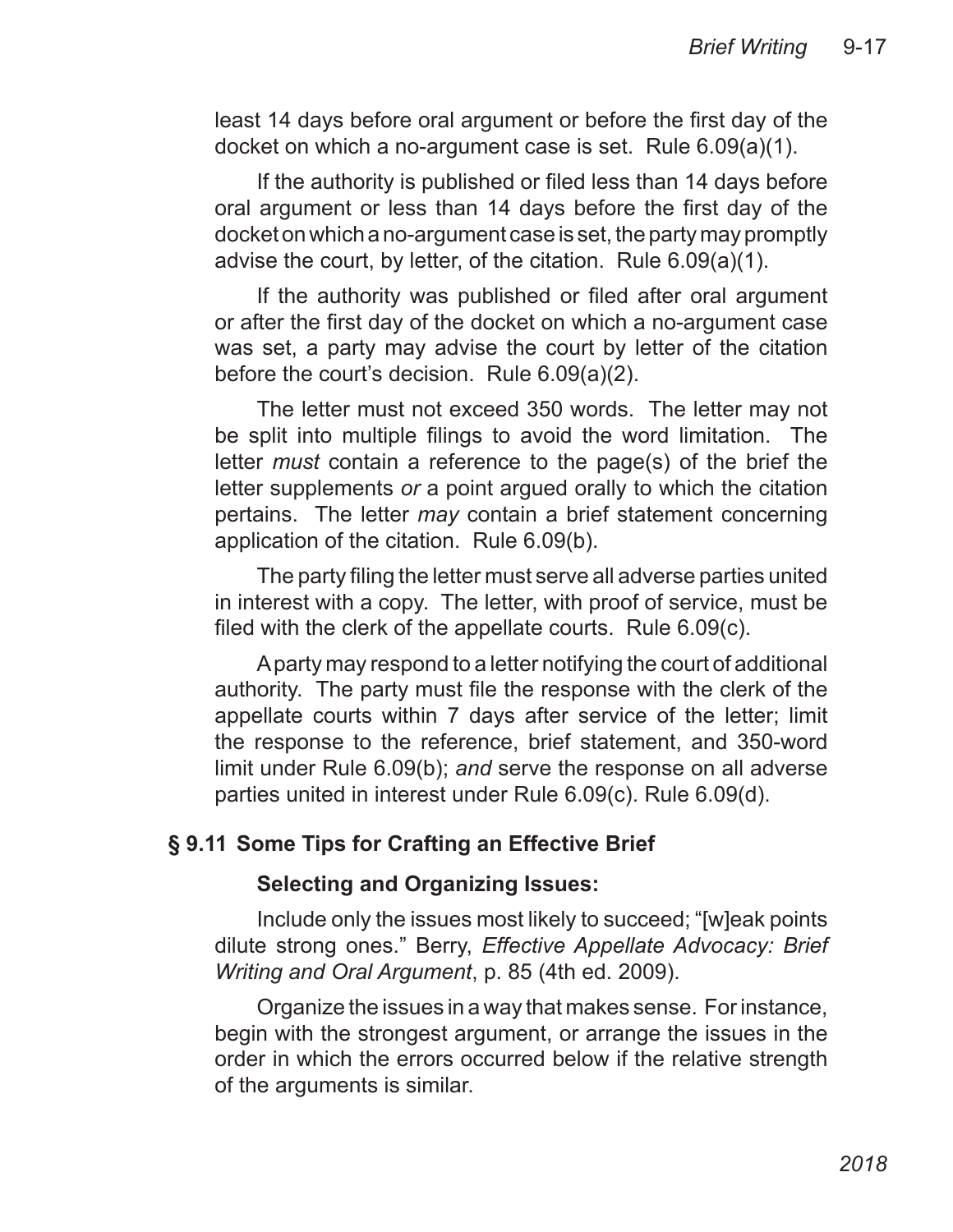Separating issues into sub-issues and sub sub-issues is a helpful way of organizing the arguments section. For instance, each issue might have five main subheadings: Introduction, Standard of Review, Preservation of the Issue, Analysis, and Conclusion. The "Analysis" section might have several subsections addressing the different parts of a multi-part test or separately addressing (1) why an action constituted error, and (2) why the error requires reversal.

## **Writing the Statement of Facts:**

"The facts must be scrupulously accurate." Berry at p. 109.

It may be helpful to write the Arguments and Authorities section first. Then include any and all facts necessary to support the arguments made in that section in the Statement of Facts.

Organize the facts in a way that makes sense, *i.e.*, chronologically or in the same order as the issues to which they relate.

Use subheadings where necessary, *i.e.*, "The Crime," "Pre-Trial Motions," "Trial," "Sentencing."

> **PRACTICE TIP:** Avoid simply relaying each witness's testimony in the order in which the witnesses appeared. Garner, *The Winning Brief* pp. 365-67 (2nd ed. 2004). Make sure the testimony fits together to tell a story. Highlight inconsistencies between different witnesses' testimony using words like "however" and "although." Highlight corroborating testimony with words like "similarly."

While the statement of facts may not include argument, the tone of this section can lay the groundwork for the argument that follows. For instance, rather than simply stating, "The district court denied the defendant's request to proceed pro se," consider writing, "The district court mocked the defendant's request to proceed pro se and chastised him for 'wasting everyone's time.'" Rambo and Pflaum, *Legal Writing by Design* § 21.6, p. 368 (2001). Within the confines of the rule, this section is an opportunity to soften the ground for, and plant the seeds of, the argument that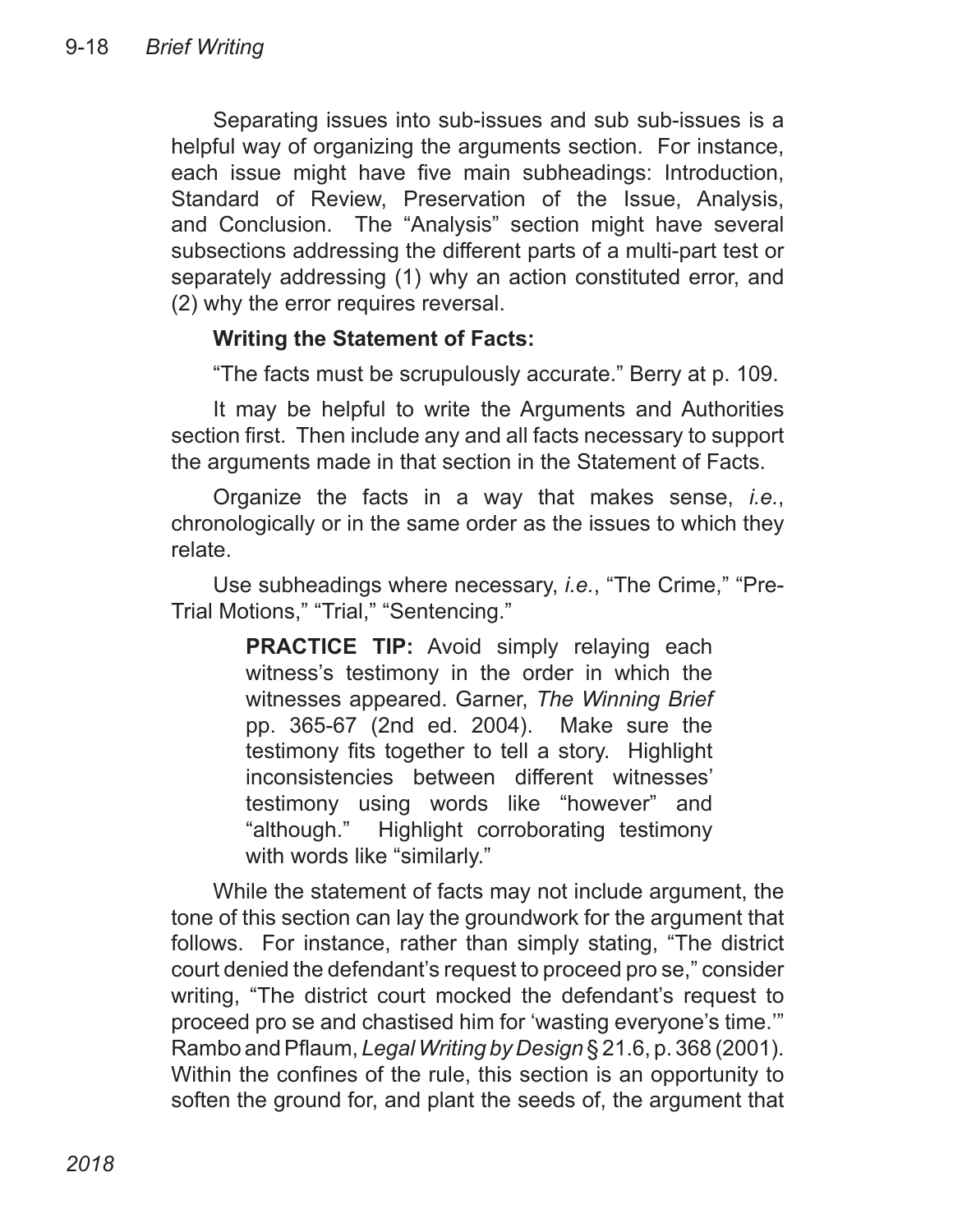will follow. Avoid overreaching, however; including statements in the statement of facts section that have no support in the record on appeal erodes the court's credibility in the writer. "We never, either through act or omission, misrepresent the truth." Rambo and Pflaum at 359.

While active voice is generally preferable to passive voice, passive voice may be appropriate where it minimizes a client's misdeeds. For example, rather than writing, "Mr. Jones beheaded Smith," consider writing, "Smith was beheaded." Rambo and Pflaum at 368.

#### **Standard of Review and Preservation of the Issue:**

Argue for the most favorable standard of review the law supports, but cite authority to the contrary if it exists.

> **PRACTICE NOTE:** Do not be afraid to arque what the standard of review *ought* to be if it should be changed, but also note what the standard of review currently *is*.

The preservation section may not be as sexy as the argument section of the brief, but it is one of the most important. If an issue is not properly preserved, or if there is not a proper avenue for the appellate courts to consider the issue for the first time on appeal, then the rest of the brilliance contained in the argument section is for naught. Include a clear reference to where the issue was raised and ruled upon below. If the issue was not raised and ruled upon below, explain why the court can and should reach the issue anyway.

> **PRACTICE NOTE:** Simply citing the exceptions to the general rule is insufficient; explain which of those exceptions allows the court to reach the issue. *State v. J.D.H.*, 48 Kan. App. 2d 454, 459, 294 P.3d 343 (2013).

## **Arguments and Authorities:**

If an issue requires the application of a multi-step test, apply each step separately and clearly.